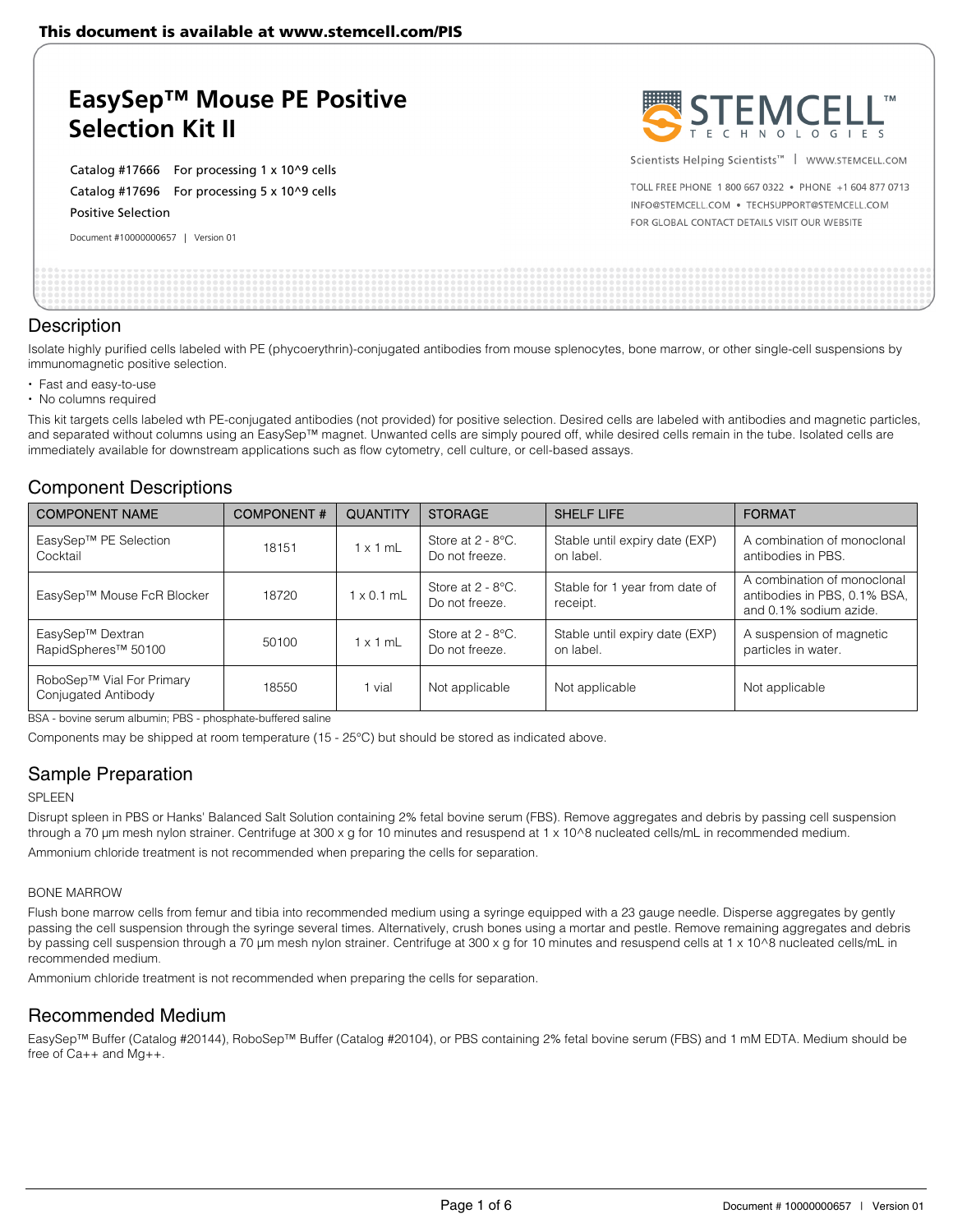

## Directions for Use – Manual EasySep™ Protocols

See page 1 for Sample Preparation and Recommended Medium. Refer to Tables 1 and 2 for detailed instructions regarding the EasySep™ procedure for each magnet.

**Table 1. EasySep™ Mouse PE Positive Selection Kit II Protocol** 

|                                                                                                                                                                                      |                                                                                                                                                                                              | <b>EASYSEP™ MAGNETS</b>                                                                                                                                                                                                                 |                                                                                                                                                                                                                                                      |  |
|--------------------------------------------------------------------------------------------------------------------------------------------------------------------------------------|----------------------------------------------------------------------------------------------------------------------------------------------------------------------------------------------|-----------------------------------------------------------------------------------------------------------------------------------------------------------------------------------------------------------------------------------------|------------------------------------------------------------------------------------------------------------------------------------------------------------------------------------------------------------------------------------------------------|--|
| <b>STEP</b>                                                                                                                                                                          | <b>INSTRUCTIONS</b>                                                                                                                                                                          | EasySep™<br>(Catalog #18000)                                                                                                                                                                                                            | "The Big Easy"<br>(Catalog #18001)                                                                                                                                                                                                                   |  |
|                                                                                                                                                                                      | Prepare sample at the indicated cell<br>concentration within the volume range.                                                                                                               | 1 x 10^8 cells/mL<br>$0.1 - 2.5$ mL<br>NOTE: If starting with fewer than 1 x 10^7 cells, resuspend cells in 0.1 mL.<br>For samples with a starting frequency of desired cells < 2%, start with a<br>concentration of 2 x 10^8 cells/mL. | $1 \times 10^{8}$ cells/mL<br>$0.25 - 8$ mL<br>NOTE: If starting with fewer than 2.5 x 10^7 cells, resuspend cells in 0.25 mL.<br>For samples with a starting frequency of desired cells $<$ 2%, start with a<br>concentration of 2 x 10^8 cells/mL. |  |
|                                                                                                                                                                                      | Add sample to required tube.                                                                                                                                                                 | 5 mL (12 x 75 mm) polystyrene round-bottom tube<br>(e.g. Catalog #38007)                                                                                                                                                                | 14 mL (17 x 95 mm) polystyrene round-bottom tube<br>(e.g. Catalog #38008)                                                                                                                                                                            |  |
| $\overline{2}$                                                                                                                                                                       | Add FcR blocker to sample and mix.                                                                                                                                                           | 10 µL/mL of sample                                                                                                                                                                                                                      | 10 µL/mL of sample                                                                                                                                                                                                                                   |  |
|                                                                                                                                                                                      | Add PE-conjugated antibody to sample. <sup>†</sup>                                                                                                                                           | $0.3 - 3$ µg/mL of sample                                                                                                                                                                                                               | $0.3 - 3$ µg/mL of sample                                                                                                                                                                                                                            |  |
| 3                                                                                                                                                                                    | Mix and incubate.                                                                                                                                                                            | RT for 15 minutes                                                                                                                                                                                                                       | RT for 15 minutes                                                                                                                                                                                                                                    |  |
| <b>OPTIONAL WASH STEP may improve performance.</b><br>Add recommended medium to top up the sample to the<br>indicated volume and centrifuge. Resuspend sample in<br>original volume. |                                                                                                                                                                                              | Top up with 10-fold excess recommended medium and centrifuge.<br>Carefully aspirate and discard supernatant.<br>Resuspend in the same volume as in step 1.                                                                              | Top up with 10-fold excess recommended medium and centrifuge.<br>Carefully aspirate and discard supernatant.<br>Resuspend in the same volume as in step 1.                                                                                           |  |
| $\overline{4}$                                                                                                                                                                       | Add Selection Cocktail to sample.<br>NOTE: Do not vortex cocktail.                                                                                                                           | 100 µL/mL of sample                                                                                                                                                                                                                     | 100 µL/mL of sample                                                                                                                                                                                                                                  |  |
|                                                                                                                                                                                      | Mix and incubate.                                                                                                                                                                            | RT for 15 minutes                                                                                                                                                                                                                       | RT for 15 minutes                                                                                                                                                                                                                                    |  |
| 5 <sup>5</sup>                                                                                                                                                                       | Vortex RapidSpheres™.<br>NOTE: Particles should appear evenly dispersed.                                                                                                                     | 30 seconds                                                                                                                                                                                                                              | 30 seconds                                                                                                                                                                                                                                           |  |
| 6 <sup>1</sup>                                                                                                                                                                       | Add RapidSpheres™ to sample.                                                                                                                                                                 | 50 µL/mL of sample $§$                                                                                                                                                                                                                  | 50 $\mu$ L/mL of sample <sup>§</sup>                                                                                                                                                                                                                 |  |
|                                                                                                                                                                                      | Mix and incubate.                                                                                                                                                                            | RT for 10 minutes $‡$                                                                                                                                                                                                                   | RT for 10 minutes $‡$                                                                                                                                                                                                                                |  |
| $\overline{7}$                                                                                                                                                                       | Add recommended medium to top up the sample<br>to the indicated volume. Mix by gently pipetting<br>up and down 2 - 3 times.                                                                  | Top up to 2.5 mL                                                                                                                                                                                                                        | • Top up to 5 mL for samples $<$ 1 mL<br>• Top up to 10 mL for samples $\geq 1$ mL                                                                                                                                                                   |  |
|                                                                                                                                                                                      | Place the tube (without lid) into the magnet and<br>incubate.                                                                                                                                | RT for 5 minutes*                                                                                                                                                                                                                       | RT for 5 minutes*                                                                                                                                                                                                                                    |  |
| 8                                                                                                                                                                                    | Pick up the magnet, and in one continuous<br>motion invert the magnet and tube,** pouring off<br>the supernatant. Remove the tube from the<br>magnet; this tube contains the isolated cells. | Discard supernatant<br>Discard supernatant                                                                                                                                                                                              |                                                                                                                                                                                                                                                      |  |
| $\overline{9}$                                                                                                                                                                       | Repeat steps as indicated.                                                                                                                                                                   | Steps 7 and 8, two more times<br>(total of 3 x 5-minute separations)                                                                                                                                                                    | Steps 7 and 8, two more times<br>(total of 3 x 5-minute separations)                                                                                                                                                                                 |  |
|                                                                                                                                                                                      | Continue on the next page.                                                                                                                                                                   | Continue on the next page.                                                                                                                                                                                                              | Continue on the next page.                                                                                                                                                                                                                           |  |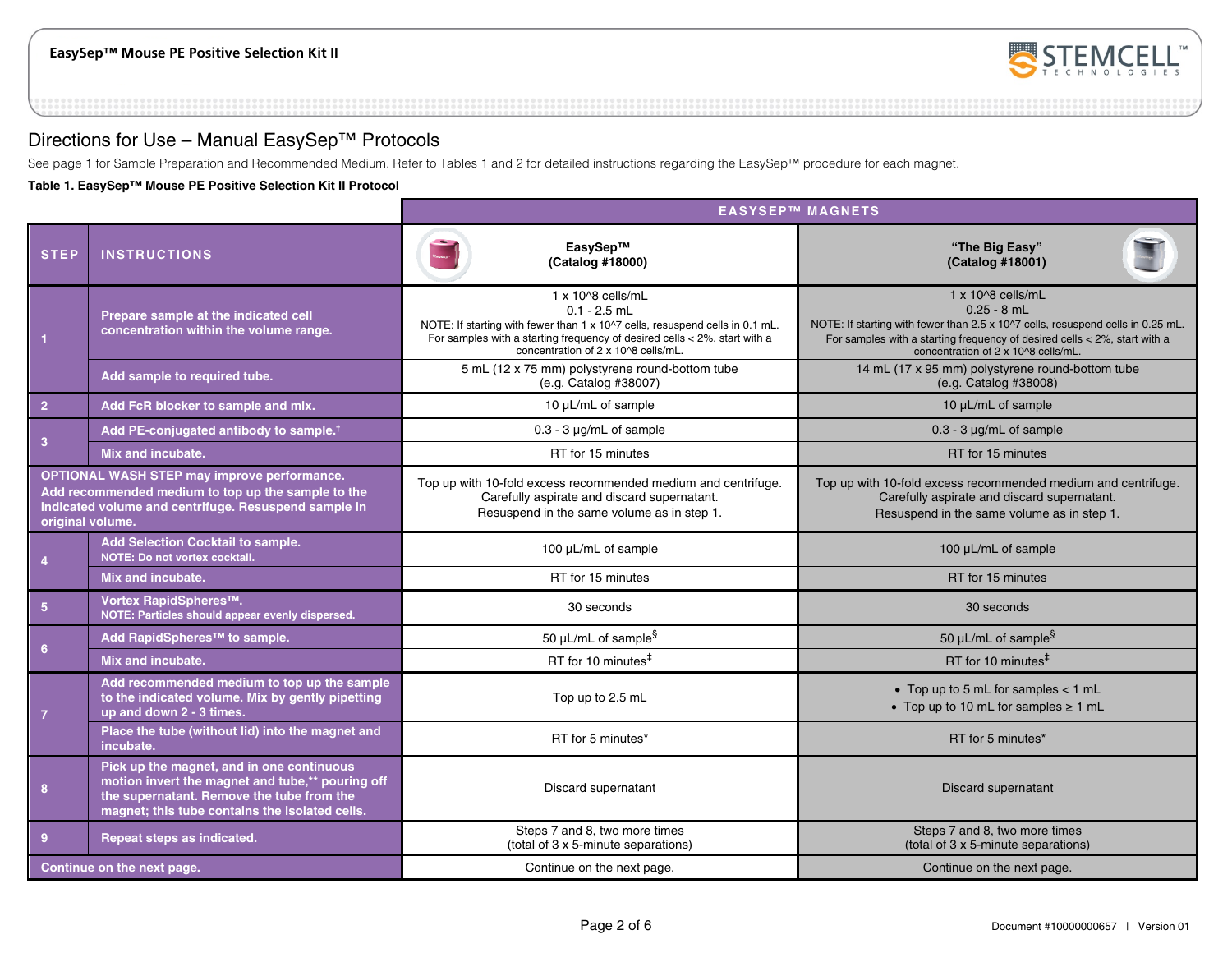

|                                                                                                                                                                        |                                                                                            | <b>EASYSEP™ MAGNETS</b>                                                                 |                                                                                         |  |
|------------------------------------------------------------------------------------------------------------------------------------------------------------------------|--------------------------------------------------------------------------------------------|-----------------------------------------------------------------------------------------|-----------------------------------------------------------------------------------------|--|
| <b>STEP</b>                                                                                                                                                            | <b>INSTRUCTIONS</b><br>(CONTINUED)                                                         | <b>Contract</b><br>EasySep™<br>(Catalog #18000)                                         | "The Big Easy"<br>(Catalog #18001)                                                      |  |
| <b>OPTIONAL ADDITIONAL SEPARATION(S)</b><br>For samples with a starting frequency of desired cells<br>< 15%<br>NOTE: This will improve purity but may reduce recovery. |                                                                                            | Repeat steps 7 and 8, up to three more times<br>(total of 4 - 6 x 5-minute separations) | Repeat steps 7 and 8, up to three more times<br>(total of 4 - 6 x 5-minute separations) |  |
| 10 <sup>°</sup>                                                                                                                                                        | Resuspend cells in desired medium. Be sure to<br>collect cells from the sides of the tube. | Isolated cells are ready for use                                                        | Isolated cells are ready for use                                                        |  |

RT - room temperature (15 - 25°C)

† Titrate PE-conjugated antibody for optimal purity and recovery.

§ Magnetic particles may be titrated to optimize performance; a range of 25 - 75 μL/mL is recommended.

‡ Purity may be improved by decreasing magnetic particle incubation time to 5 minutes.

\* Recovery may be improved by increasing separation time in the magnet to 10 minutes for each round.

\*\* Leave the magnet and tube inverted for 2 - 3 seconds, then return upright. Do not shake or blot off any drops that may remain hanging from the mouth of the tube.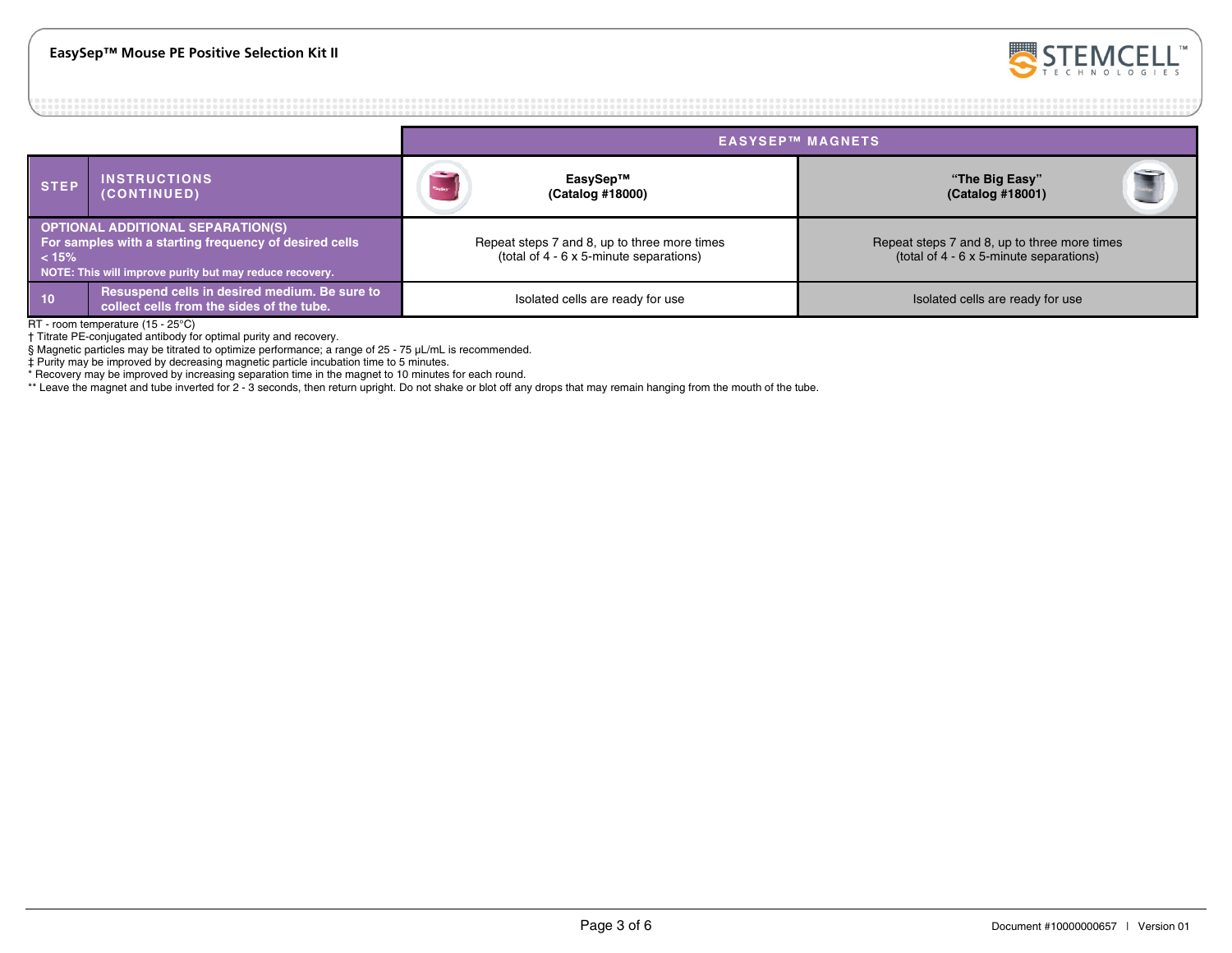

### **Table 2. EasySep™ Mouse PE Positive Selection Kit II Protocol**

|                                                                                                                                                                                      |                                                                                                                                | <b>EASYSEP™ MAGNETS</b>                                                                                                                                    |                                                                                                                                                            |  |  |
|--------------------------------------------------------------------------------------------------------------------------------------------------------------------------------------|--------------------------------------------------------------------------------------------------------------------------------|------------------------------------------------------------------------------------------------------------------------------------------------------------|------------------------------------------------------------------------------------------------------------------------------------------------------------|--|--|
|                                                                                                                                                                                      | <b>INSTRUCTIONS</b>                                                                                                            | EasyEights™ (Catalog #18103)                                                                                                                               |                                                                                                                                                            |  |  |
| <b>STEP</b>                                                                                                                                                                          |                                                                                                                                | 5 mL tube                                                                                                                                                  | 14 mL tube                                                                                                                                                 |  |  |
|                                                                                                                                                                                      | Prepare sample at the indicated cell<br>concentration within the volume range.                                                 | $1 \times 10^{6}$ cells/mL<br>$0.1 - 2.5$ mL                                                                                                               | 1 x 10^8 cells/mL<br>$0.25 - 8$ mL                                                                                                                         |  |  |
| $\overline{1}$                                                                                                                                                                       | Add sample to required tube.                                                                                                   | 5 mL (12 x 75 mm) polystyrene round-bottom tube<br>(e.g. Catalog #38007)                                                                                   | 14 mL (17 x 95 mm) polystyrene round-bottom tube<br>(e.g. Catalog #38008)                                                                                  |  |  |
| $\overline{2}$                                                                                                                                                                       | Add FcR blocker to sample and mix.                                                                                             | 10 µL/mL of sample                                                                                                                                         | 10 µL/mL of sample                                                                                                                                         |  |  |
| 3 <sup>2</sup>                                                                                                                                                                       | Add PE-conjugated antibody to sample. <sup>†</sup>                                                                             | $0.3 - 3 \mu q/mL$ of sample                                                                                                                               | $0.3 - 3 \mu q/mL$ of sample                                                                                                                               |  |  |
|                                                                                                                                                                                      | Mix and incubate.                                                                                                              | RT for 15 minutes                                                                                                                                          | RT for 15 minutes                                                                                                                                          |  |  |
| <b>OPTIONAL WASH STEP may improve performance.</b><br>Add recommended medium to top up the sample to the<br>indicated volume and centrifuge. Resuspend sample in<br>original volume. |                                                                                                                                | Top up with 10-fold excess recommended medium and centrifuge.<br>Carefully aspirate and discard supernatant.<br>Resuspend in the same volume as in step 1. | Top up with 10-fold excess recommended medium and centrifuge.<br>Carefully aspirate and discard supernatant.<br>Resuspend in the same volume as in step 1. |  |  |
| Add Selection Cocktail to sample.<br>NOTE: Do not vortex cocktail.<br>$\overline{4}$                                                                                                 |                                                                                                                                | 100 µL/mL of sample                                                                                                                                        | 100 µL/mL of sample                                                                                                                                        |  |  |
|                                                                                                                                                                                      | Mix and incubate.                                                                                                              | RT for 15 minutes                                                                                                                                          | RT for 15 minutes                                                                                                                                          |  |  |
| $5\phantom{.0}$                                                                                                                                                                      | Vortex RapidSpheres™.<br>NOTE: Particles should appear evenly dispersed.                                                       | 30 seconds                                                                                                                                                 | 30 seconds                                                                                                                                                 |  |  |
| 6                                                                                                                                                                                    | Add RapidSpheres™ to sample.                                                                                                   | 75 $\mu$ L/mL of sample <sup>§</sup>                                                                                                                       | 75 µL/mL of sample $§$                                                                                                                                     |  |  |
|                                                                                                                                                                                      | Mix and incubate.                                                                                                              | RT for 10 minutes <sup>#</sup>                                                                                                                             | RT for 10 minutes <sup>#</sup>                                                                                                                             |  |  |
| $\overline{7}$                                                                                                                                                                       | Add recommended medium to top up the sample<br>to the indicated volume. Mix by gently pipetting<br>up and down 2 - 3 times.    | Top up to 2.5 mL                                                                                                                                           | • Top up to 5 mL for samples $<$ 1 mL<br>• Top up to 10 mL for samples $\geq 1$ mL                                                                         |  |  |
|                                                                                                                                                                                      | Place the tube (without lid) into the magnet and<br>incubate.                                                                  | RT for 10 minutes                                                                                                                                          | RT for 10 minutes                                                                                                                                          |  |  |
| 8                                                                                                                                                                                    | Carefully pipette*** (do not pour) off the<br>supernatant. Remove the tube, containing the<br>isolated cells, from the magnet. | Discard supernatant<br>Discard supernatant                                                                                                                 |                                                                                                                                                            |  |  |
| $\overline{9}$                                                                                                                                                                       | Repeat steps as indicated.                                                                                                     | Steps 7 and 8, two more times<br>Steps 7 and 8, two more times<br>(total of 3 x 10-minute separations)<br>(total of 3 x 10-minute separations)             |                                                                                                                                                            |  |  |
|                                                                                                                                                                                      | Continue on the next page.                                                                                                     | Continue on the next page.                                                                                                                                 | Continue on the next page.                                                                                                                                 |  |  |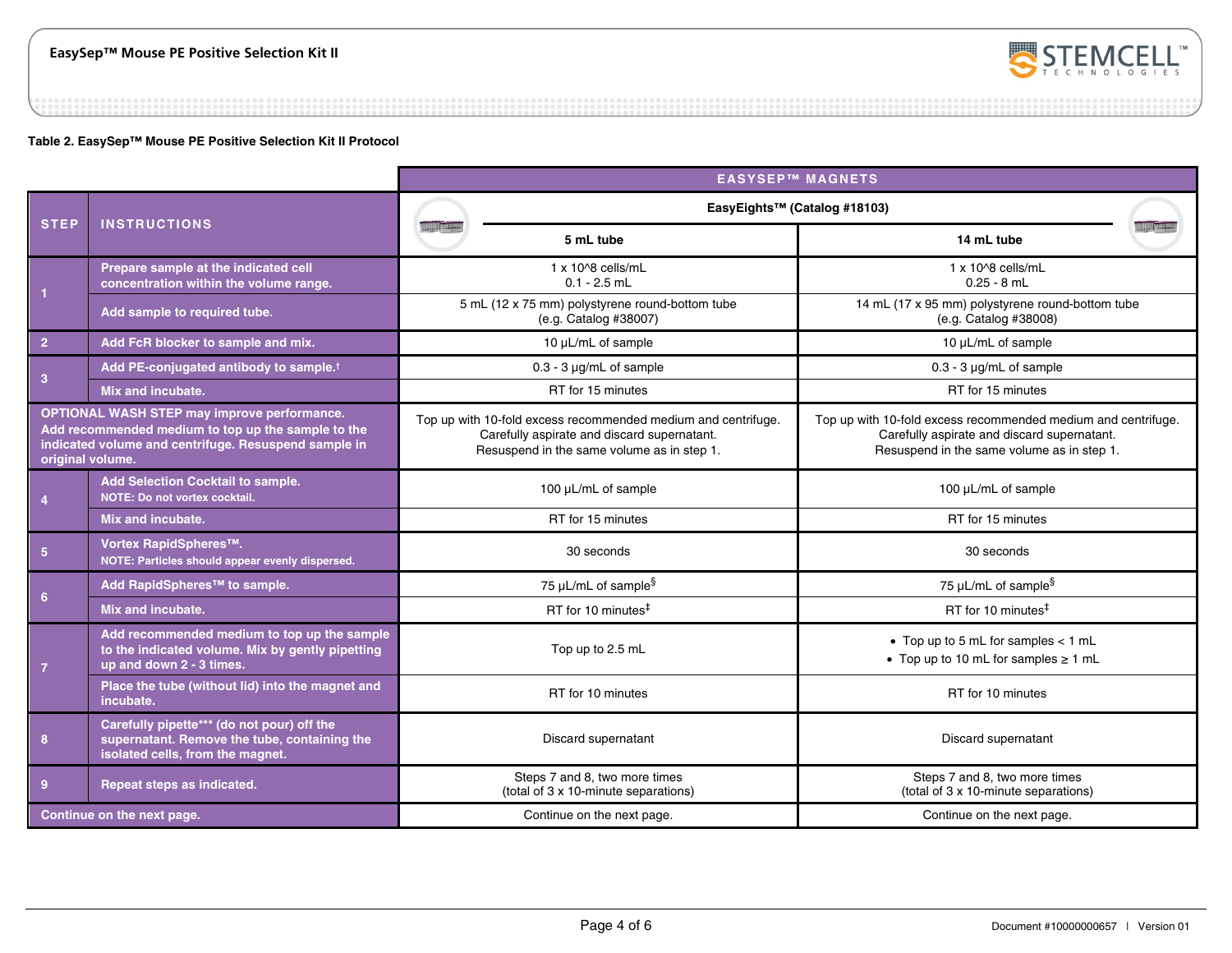

#### **EASYSEP™ MAGNETS STEP INSTRUCTIONS (CONTINUED) EasyEights™ (Catalog #18103) 5 mL tube 14 mL tube OPTIONAL ADDITIONAL SEPARATION(S) For samples with a starting frequency of desired cells < 15% NOTE: This will improve purity but may reduce recovery.** Repeat steps 7 and 8, up to three more times (total of 4 - 6 x 10-minute separations) Repeat steps 7 and 8, up to three more times (total of 4 - 6 x 10-minute separations) **10** Resuspend cells in desired medium. Be sure to collect cells are ready for use **Isolated cells are ready for use** Isolated cells are ready for use Isolated cells are ready for use Isolated cells are ready for use colle

RT - room temperature (15 - 25°C)

† Titrate PE-conjugated antibody for optimal purity and recovery.

§ Magnetic particles may be titrated to optimize performance; a range of 50 - 100 μL/mL is recommended.

‡ Purity may be improved by decreasing magnetic particle incubation time to 5 minutes.

\*\*\* Collect the entire supernatant, all at once, into a single pipette (e.g. for EasyEights™ 5 mL tube use a 2 mL serological pipette [Catalog #38002]; for EasyEights™ 14 mL tube use a 10 mL serological pipette [Catalog #3